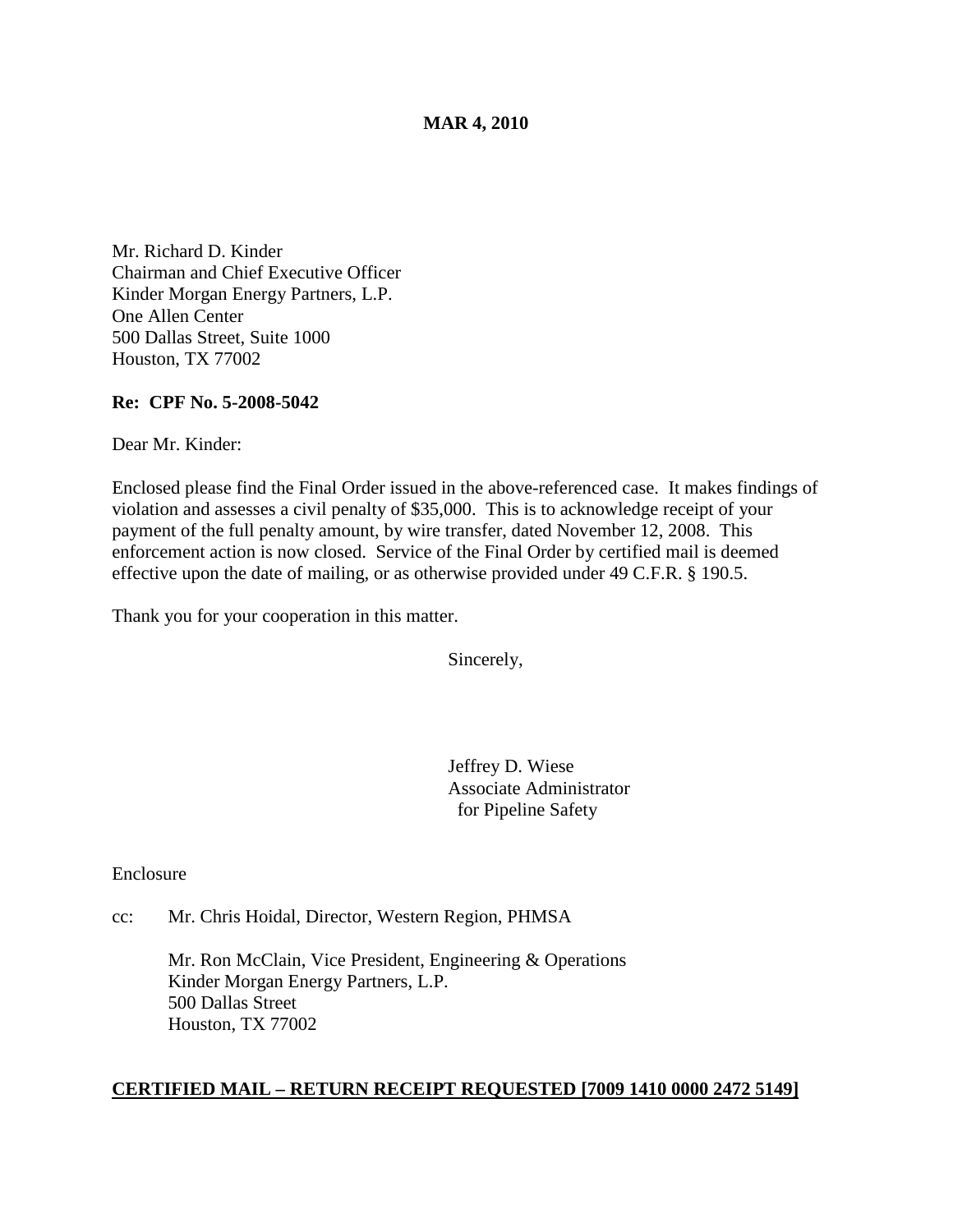## **U.S. DEPARTMENT OF TRANSPORTATION PIPE***L***INE AND HAZARDOUS MATERIALS SAFETY ADMINISTRATION OFFICE OF PIPELINE SAFETY WASHINGTON, D.C. 20590**

**)**

**)**

**In the Matter of )**

**) Kinder Morgan Energy Partners, ) CPF No. 5-2008-5042 L.P., )**

**\_\_\_\_\_\_\_\_\_\_\_\_\_\_\_\_\_\_\_\_\_\_\_\_\_\_\_\_\_\_)**

**\_\_\_\_\_\_\_\_\_\_\_\_\_\_\_\_\_\_\_\_\_\_\_\_\_\_\_\_\_\_**

**Respondent. )**

## **FINAL ORDER**

From May 12 to 16, 2008, pursuant to 49 U.S.C. § 60117, a representative of the Pipeline and Hazardous Materials Safety Administration (PHMSA), Office of Pipeline Safety (OPS), conducted an on-site pipeline safety inspection of the facilities and records of Kinder Morgan Energy Partners, L.P. (Kinder Morgan or Respondent) in Fairfield, California, Sparks, Nevada, and Fallon, Nevada. The inspection covered portions of Kinder Morgan's SFPP system, a hazardous liquid pipeline system that transports refined petroleum products through several western and southwestern states, including California, Nevada, Oregon, Arizona, and Texas.<sup>[1](#page-1-0)</sup>

As a result of the inspection, the Director, Western Region, OPS (Director), issued to Respondent, by letter dated October 15, 2008, a Notice of Probable Violation and Proposed Civil Penalty (Notice). In accordance with 49 C.F.R. § 190.207, the Notice proposed finding that Kinder Morgan had violated 49 C.F.R. § 195.505(b)-(c) and proposed assessing a civil penalty of \$ 35,000 for the alleged violation.

Respondent responded to the Notice by letter dated (Response). Kinder Morgan did not contest the allegations of violation and paid the proposed civil penalty of \$ 35,000, as provided in 49 C.F.R. § 190.227. Payment of the penalty serves to close the case with prejudice to Respondent.

# **FINDING OF VIOLATION**

In its Response, Kinder Morgan did not contest the allegation in the Notice that it violated 49 C.F.R. Part 195, as follows:

<span id="page-1-0"></span> $1 \text{ http://www.kindermorgan.com/business/products-pipelines/sfpp.cfm.}$